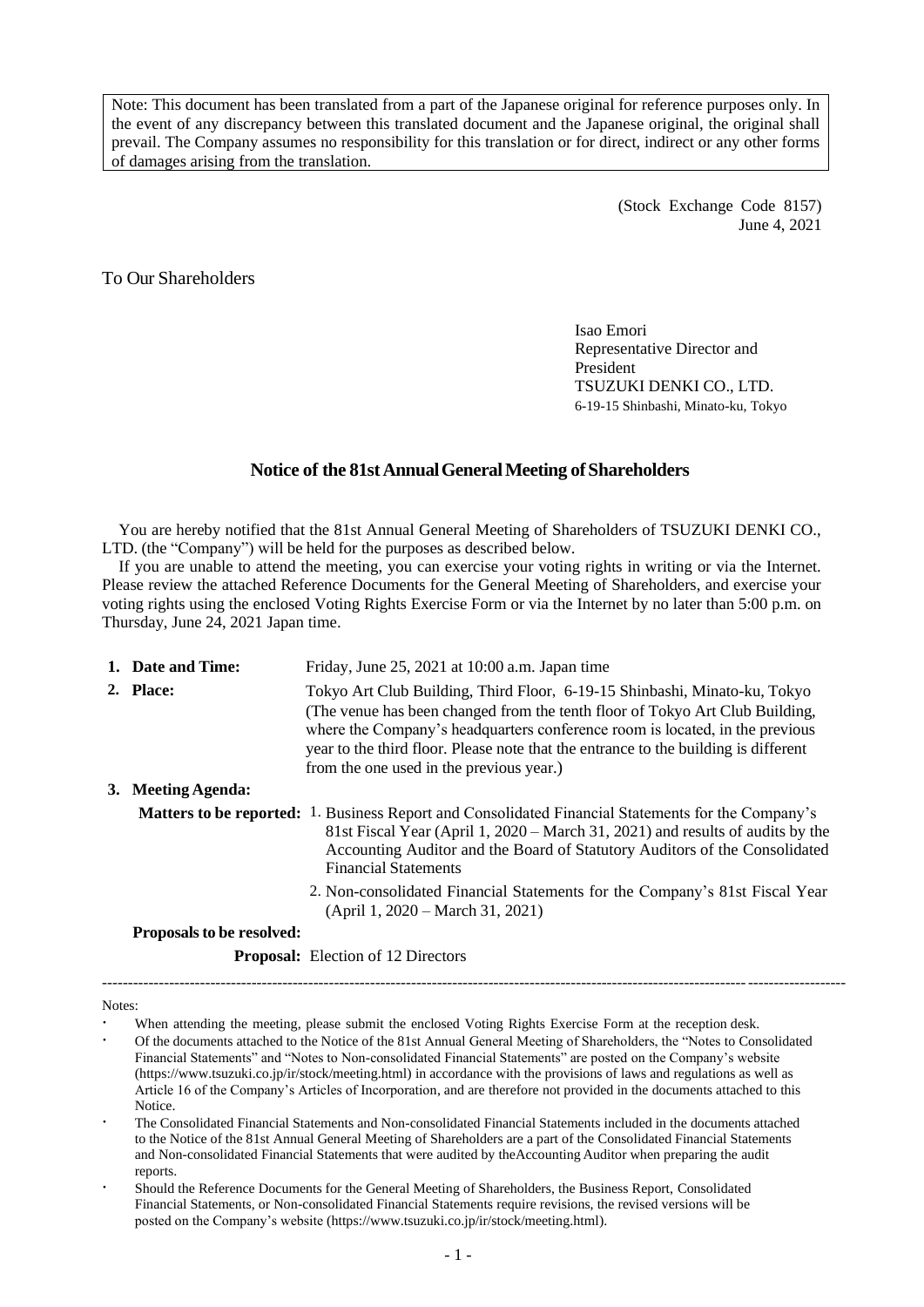Exercising voting rights by proxy:

If exercising voting rights by a proxy who is also a shareholder with voting rights exercisable at this General Meeting of Shareholders, the proxy should submit your Voting Rights Exercise Form and a document certifying authority as proxy in addition to the proxy's Voting Rights Exercise Form to thereception desk on the day of the meeting.

Please be advised that we will be dressed in light attire on the day of the meeting.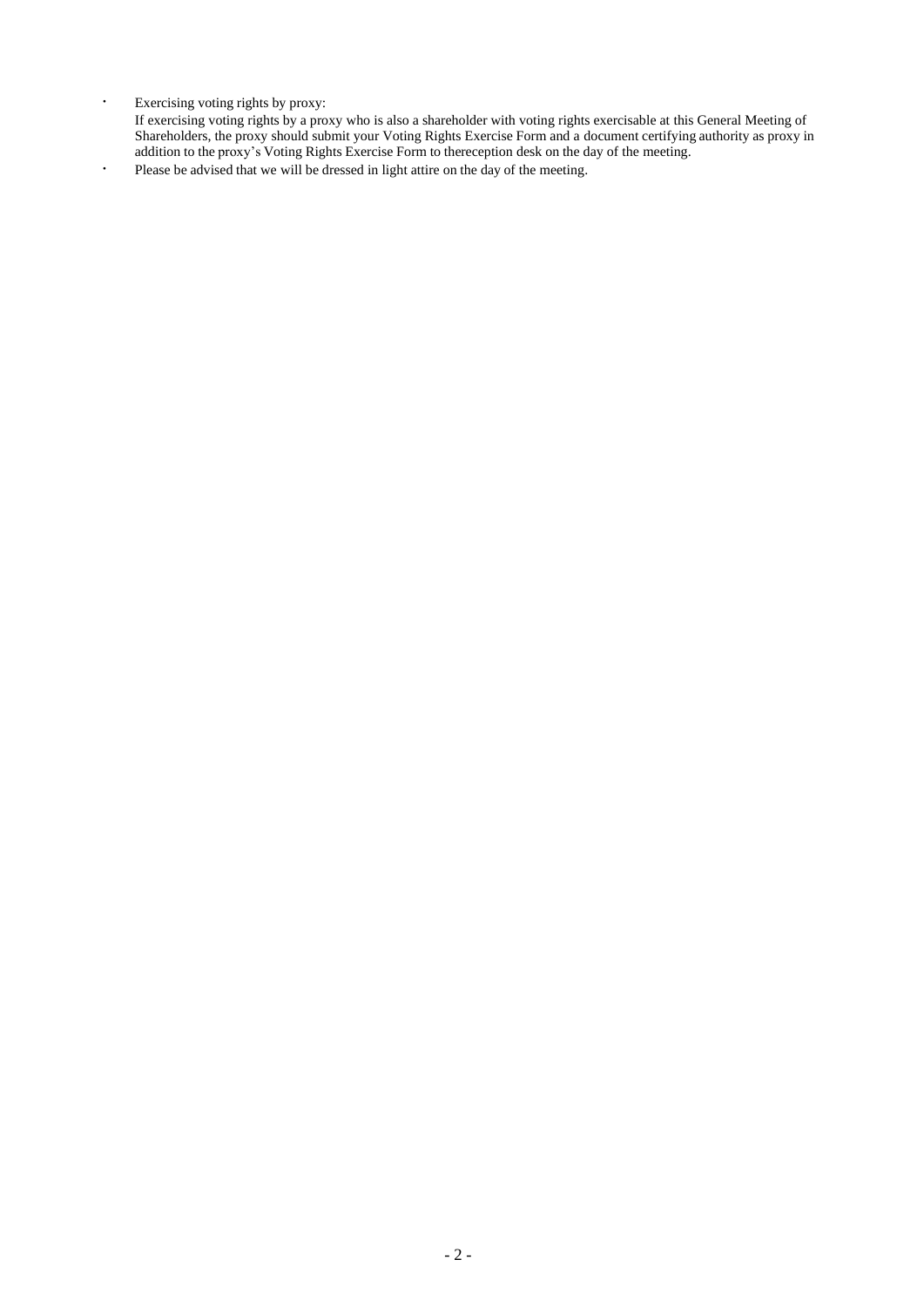## **Guide to Exercising Voting Rights**

## **1. If attending the General Meeting of Shareholders**

## Voting at General Meeting of Shareholders

Please bring the enclosed Voting Rights Exercise Form to the meeting, and submit it at the reception desk.

Meeting date and time: Friday, June 25, 2021 at 10:00 a.m. Japan time

## **2. If not attending the General Meeting of Shareholders**

#### Voting in writing

Please indicate your vote for or against the proposals on the enclosed Voting Rights Exercise Form, and return the form to the Company so that your vote is received by 5:00 p.m. on Thursday, June 24, 2021 Japan time.

## Voting via the Internet, etc.

Please access the voting rights exercise website (https://evote.tr.mufg.jp/), and register your vote for or against the proposals by 5:00 p.m. on Thursday, June 24, 2021 Japan time.

Multiple exercises of voting rights

- 1) In the event that any shareholder exercises voting rights in duplicate in written form and through the Internet, etc., the exercise of voting rights through the Internet will supersede as the effective exercise of the voting rights.
- 2) If any voting right is exercised more than once via the Internet, etc., the latest exercise will be upheld as the valid exercise of the voting right.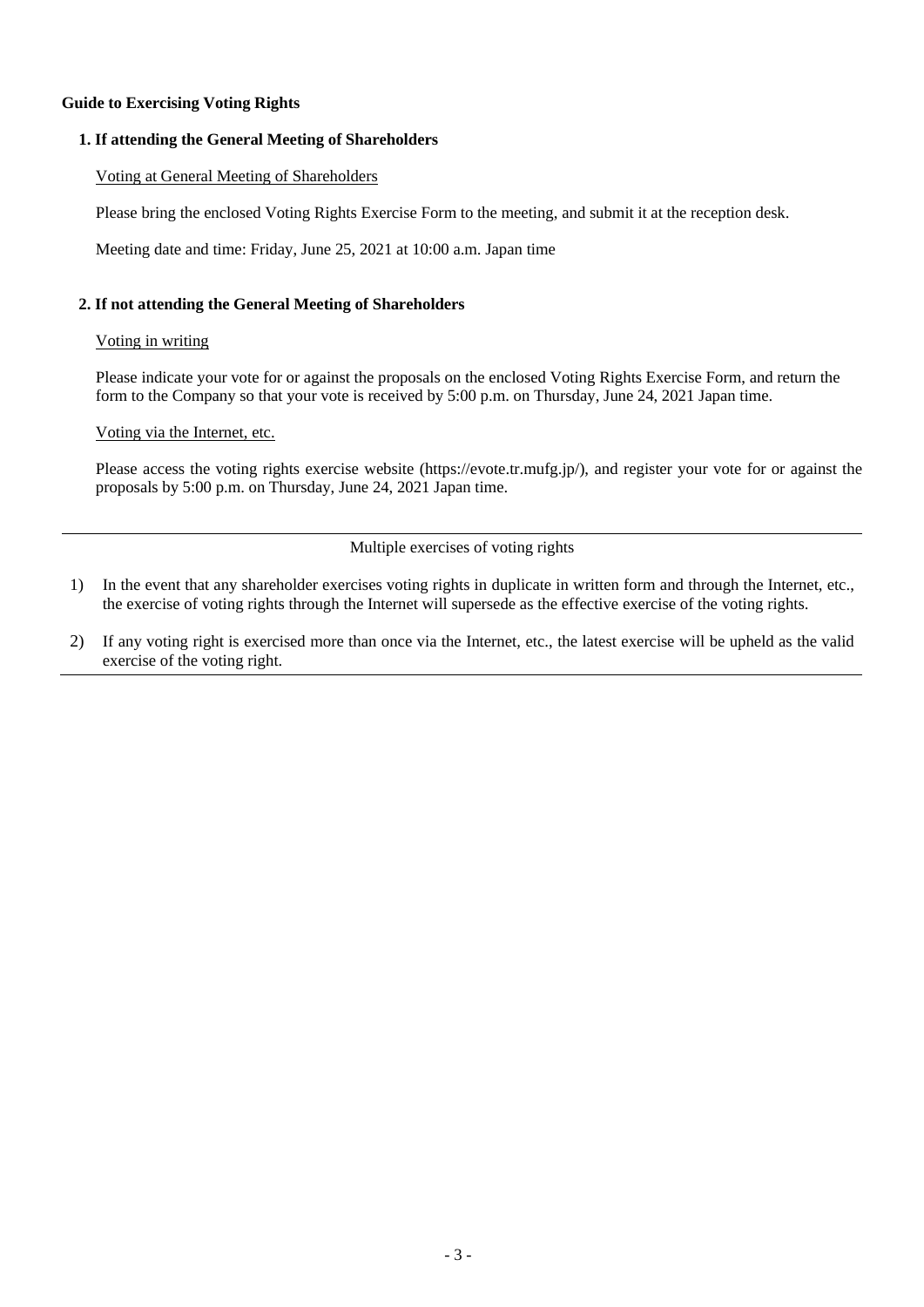# **Exercise of Voting Rights via the Internet**

If you exercise your voting rights via the Internet, please confirm the following matters before exercising your voting rights.

Votes must be submitted by 5:00 p.m. on Thursday, June 24, 2021 Japan time. \* However, votes cannot be accepted between 2:00 a.m. and 5:00 a.m. every day.

#### **1. Log in by scanning QR code**

Log in to the voting rights exercise website without having to enter the login ID and temporary password printed on the Voting Rights Exercise Form.

Step 1: Scan the QR code printed on the right side of the attachment to the Voting Rights Exercise Form. \* QR code is a registered trademark of Denso Wave Inc.

Step 2: Follow the on-screen instructions, and register your vote for or against the proposals. Please refer to the enclosed leaflet for more information.

Note that the QR code can only be used to log in one time. If you wish to change your vote after having exercised it, please follow the instructions to log in with your login ID and temporary password below.

\* Internet connection fees, telecommunication charges, and other fees incurred by accessing the voting rights exercise website shall be borne by the shareholder.

## **2. Log in with login ID and temporary password**

Voting rights exercise website: https://evote.tr.mufg.jp/

Step 1: Access the voting rights exercise website.

Step 2: Enter your login ID and temporary password printed on the Voting Rights Exercise Form

Step 3: Register a new password

Step 4: Follow the on-screen instructions, and register your vote for or against the proposals.

System-related inquiries:

Stock Transfer Agency Division (Help Desk), Mitsubishi UFJ Trust and Banking Corporation Tel: 0120-173-027 (toll free); business hours: 9:00 a.m. to 9:00 p.m.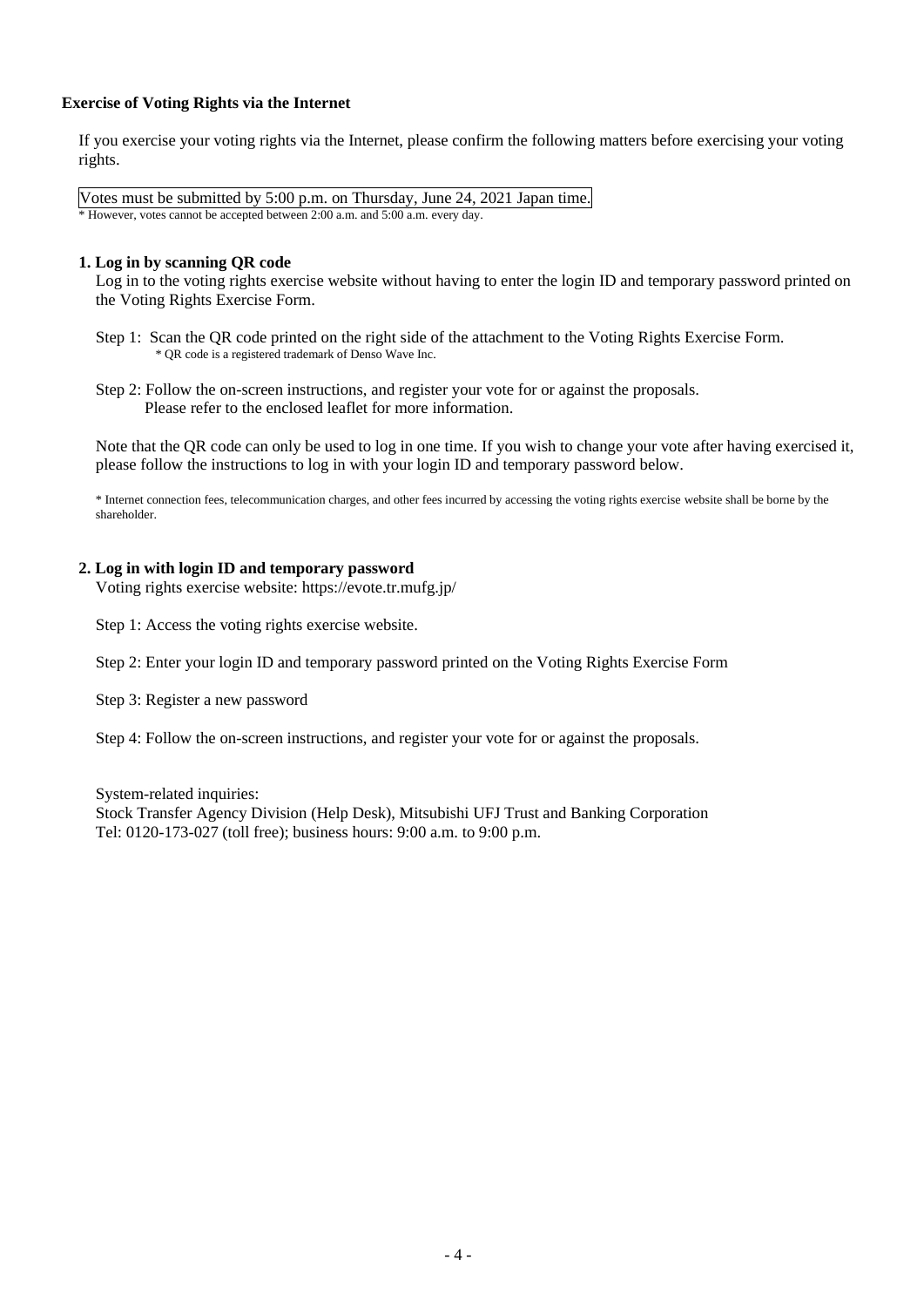# **Reference Documents for the General Meeting of Shareholders**

# **Proposal 1:** Election of 12 Directors

The terms of office of all 12 Directors will expire at the conclusion of this General Meeting of Shareholders. Accordingly, the Company proposes the election of 12 Directors.

The candidates are as follows:

| No.          | Name<br>(Date of birth)                                                                                                                                                                                                                                                                                                                                                                                                                                                                                                                                                                                                                                                                                                           | Past experience, positions and responsibility in the Company,                                                 | Number of<br>Company shares<br>held                                                                                                                                                                                                                                                                                                                         |        |  |  |
|--------------|-----------------------------------------------------------------------------------------------------------------------------------------------------------------------------------------------------------------------------------------------------------------------------------------------------------------------------------------------------------------------------------------------------------------------------------------------------------------------------------------------------------------------------------------------------------------------------------------------------------------------------------------------------------------------------------------------------------------------------------|---------------------------------------------------------------------------------------------------------------|-------------------------------------------------------------------------------------------------------------------------------------------------------------------------------------------------------------------------------------------------------------------------------------------------------------------------------------------------------------|--------|--|--|
| $\mathbf{1}$ | Isao Emori<br>(January 27, 1959)<br>[Reappointment]                                                                                                                                                                                                                                                                                                                                                                                                                                                                                                                                                                                                                                                                               | April 1981<br>April 2000<br>April 2008<br>June 2009                                                           | Joined the Company<br>Manager in charge of Welfare Business Project<br><b>Administrative Officer</b><br>Director                                                                                                                                                                                                                                            |        |  |  |
|              | Tenure as Director<br>12 years<br>Attendance rate of the<br>Board of Directors meetings<br>in fiscal 2020<br>100%                                                                                                                                                                                                                                                                                                                                                                                                                                                                                                                                                                                                                 | April 2010<br>February 2012<br>April 2015<br>April 2017                                                       | <b>Managing Director</b><br>Director and Managing Executive Officer<br>Director and Senior Managing Executive Officer<br>Representative Director, President and CEO (current position)                                                                                                                                                                      | 38,337 |  |  |
|              | Reason for nomination as candidate for Director:<br>Mr. Isao Emori has four years of experience as Representative Director and President. The Company believes that he is the most<br>appropriate person to serve as a management leader who can promote and drive the growth strategy of the Company in a rapidly<br>changing ICT industry. Therefore, the Company proposes his continued election as Director.<br>He is scheduled to be continuously appointed as Representative Director and President by the Board of Directors if his<br>election as Director is approved.                                                                                                                                                   |                                                                                                               |                                                                                                                                                                                                                                                                                                                                                             |        |  |  |
| 2            | Kazunori Yoshii<br>(September 25, 1957)<br>[Reappointment]<br>Tenure as Director<br>16 years<br>Attendance rate of the<br>Board of Directors meetings<br>in fiscal 2020<br>100%                                                                                                                                                                                                                                                                                                                                                                                                                                                                                                                                                   | April 1981<br>April 2004<br>June 2005<br>April 2010<br>February 2012<br>April 2015<br>April 2019<br>June 2019 | Joined the Company<br>November 2000 Accounting Department Manager<br><b>Administrative Officer</b><br>Director<br><b>Managing Director</b><br>Director and Managing Executive Officer<br>Director and Senior Managing Executive Officer<br>Director and Executive Vice President<br>Representative Director and Executive Vice President (current position) | 46.672 |  |  |
|              | Reason for nomination as candidate for Director:<br>Mr. Kazunori Yoshii has many years of experience in the Company's accounting division, and after being appointed as an<br>Executive Officer, he has been in charge of the administration division and has promoted the development of internal control systems<br>of the overall TSUZUKI Group. Given his experience in these areas, the Company believes that he is qualified to assume a role in<br>leading discussions at the Board of Directors meetings from the perspective of compliance, risk management, and internal control.<br>Therefore, the Company proposes his continued election as Director. He is scheduled to be appointed as Representative Director and |                                                                                                               |                                                                                                                                                                                                                                                                                                                                                             |        |  |  |

Vice President by the Board of Directors if his election as Director is approved.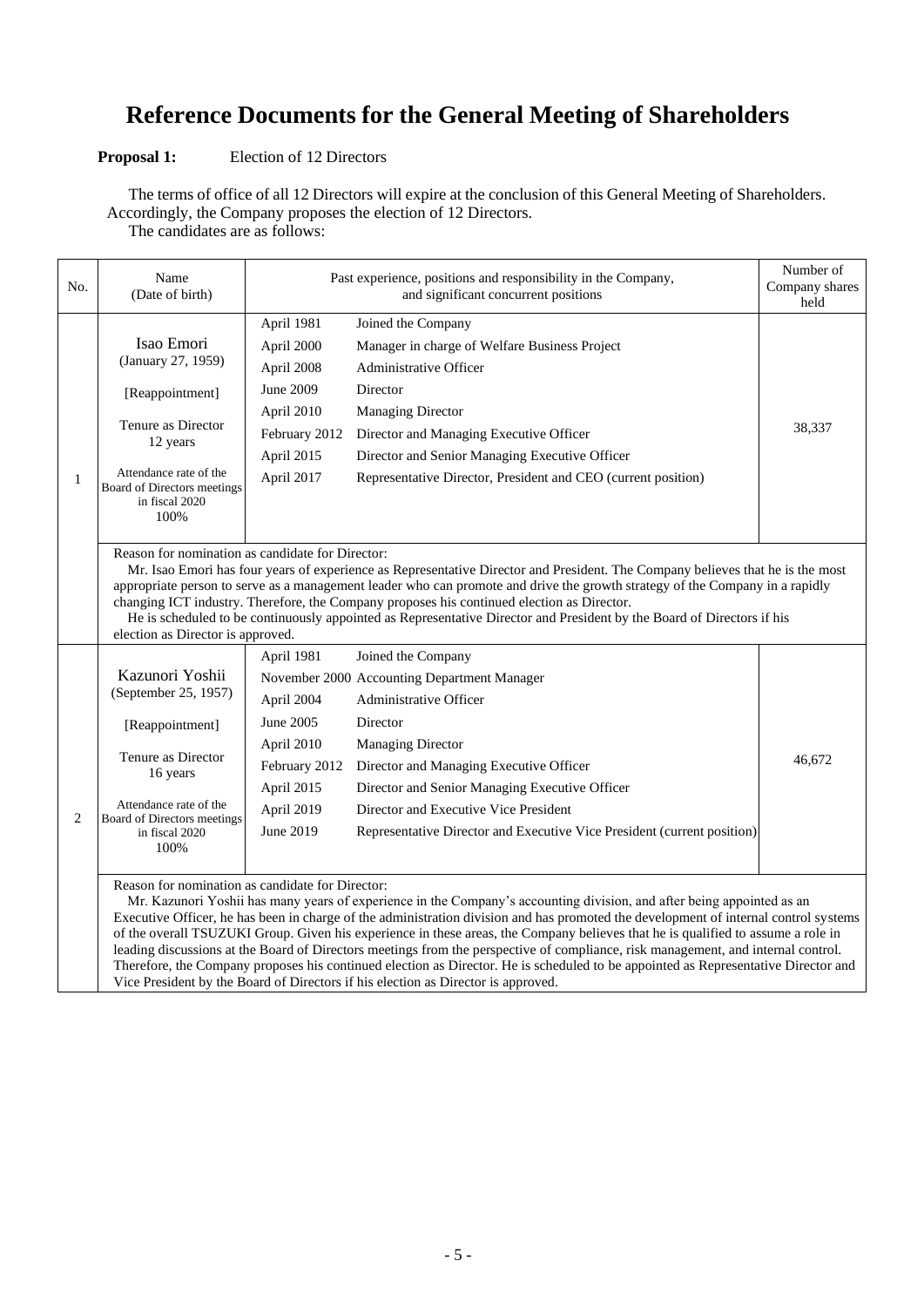| No.            | Name<br>(Date of birth)                                                                                                                                                                                                                                                                                                                                                                                                                                                                                                                                                                                                     | Past experience, positions and responsibility in the Company,<br>and significant concurrent positions |                                                                                                                                                              | Number of<br>Company shares<br>held |  |
|----------------|-----------------------------------------------------------------------------------------------------------------------------------------------------------------------------------------------------------------------------------------------------------------------------------------------------------------------------------------------------------------------------------------------------------------------------------------------------------------------------------------------------------------------------------------------------------------------------------------------------------------------------|-------------------------------------------------------------------------------------------------------|--------------------------------------------------------------------------------------------------------------------------------------------------------------|-------------------------------------|--|
|                |                                                                                                                                                                                                                                                                                                                                                                                                                                                                                                                                                                                                                             | April 1981                                                                                            | Joined FUJITSU LIMITED                                                                                                                                       |                                     |  |
|                |                                                                                                                                                                                                                                                                                                                                                                                                                                                                                                                                                                                                                             | April 1999                                                                                            | Manager of Sales Support Department, West Japan Sales Unit                                                                                                   |                                     |  |
|                | Masato Tozawa<br>(June 1, 1957)                                                                                                                                                                                                                                                                                                                                                                                                                                                                                                                                                                                             |                                                                                                       | November 2001 General Manager of Software Service Planning Department,<br>Marketing Unit                                                                     |                                     |  |
|                | [Reappointment]                                                                                                                                                                                                                                                                                                                                                                                                                                                                                                                                                                                                             | June 2007                                                                                             | Director, Fujitsu Business System Limited (currently FUJITSU<br><b>JAPAN LIMITED)</b>                                                                        |                                     |  |
|                | Tenure as Director                                                                                                                                                                                                                                                                                                                                                                                                                                                                                                                                                                                                          | <b>June 2008</b>                                                                                      | Vice Head of President Office, FUJITSU LIMITED                                                                                                               |                                     |  |
|                | 9 years                                                                                                                                                                                                                                                                                                                                                                                                                                                                                                                                                                                                                     | June 2010                                                                                             | Head of Solution Business Planning Office                                                                                                                    | 16,720                              |  |
| 3              |                                                                                                                                                                                                                                                                                                                                                                                                                                                                                                                                                                                                                             | August 2011                                                                                           | Advisor, the Company                                                                                                                                         |                                     |  |
|                | Attendance rate of the<br>Board of Directors meetings                                                                                                                                                                                                                                                                                                                                                                                                                                                                                                                                                                       | February 2012                                                                                         | Managing Executive Officer                                                                                                                                   |                                     |  |
|                | in fiscal 2020                                                                                                                                                                                                                                                                                                                                                                                                                                                                                                                                                                                                              | June 2012                                                                                             | Director and Managing Executive Officer                                                                                                                      |                                     |  |
|                | 100%                                                                                                                                                                                                                                                                                                                                                                                                                                                                                                                                                                                                                        | April 2021                                                                                            | Director and Managing Executive Officer, General Manager of<br>Embedded Solutions Unit, in charge of Electronic Devices Division<br>(current position)       |                                     |  |
|                | Reason for nomination as candidate for Director:<br>Mr. Masato Tozawa has many years of experience in the Company's management strategy division and has broad knowledge in<br>corporate management. The Company believes that he is qualified to assume a role in leading discussions at the Board of Directors<br>meetings from the perspective of promoting enhancement of business platforms and technology platforms that are common to all<br>business domains of the Company. Therefore, the Company proposes his continued election as Director.                                                                    |                                                                                                       |                                                                                                                                                              |                                     |  |
|                | Katsuyuki Yoshida                                                                                                                                                                                                                                                                                                                                                                                                                                                                                                                                                                                                           | March 1984                                                                                            | Joined the Company                                                                                                                                           |                                     |  |
|                |                                                                                                                                                                                                                                                                                                                                                                                                                                                                                                                                                                                                                             | April 2003                                                                                            | Third Sales Department Manager of Distribution Sales Division                                                                                                |                                     |  |
|                | (July 27, 1962)<br>[Reappointment]                                                                                                                                                                                                                                                                                                                                                                                                                                                                                                                                                                                          | April 2009                                                                                            | Administrative Officer, General Manager of Distribution Sales<br>Division, Fourth Sales Department Manager, Sales Promotion<br>Department Manager            |                                     |  |
|                | Tenure as Director<br>3 years                                                                                                                                                                                                                                                                                                                                                                                                                                                                                                                                                                                               | June 2012                                                                                             | Executive Officer, Vice Head of Information Sales Unit, General<br>Manager of Second Distribution Sales Division, Cloud Computing<br><b>Promotion Office</b> | 5,013                               |  |
| $\overline{4}$ | Attendance rate of the                                                                                                                                                                                                                                                                                                                                                                                                                                                                                                                                                                                                      | April 2016                                                                                            | Managing Executive Officer                                                                                                                                   |                                     |  |
|                | Board of Directors meetings<br>in fiscal 2020<br>100%                                                                                                                                                                                                                                                                                                                                                                                                                                                                                                                                                                       | <b>June 2018</b>                                                                                      | Director and Managing Executive Officer                                                                                                                      |                                     |  |
|                |                                                                                                                                                                                                                                                                                                                                                                                                                                                                                                                                                                                                                             | April 2020                                                                                            | Director and Managing Executive Officer, General Manager of<br>Solution Business Unit (current position)                                                     |                                     |  |
|                | Reason for nomination as candidate for Director:<br>Mr. Katsuyuki Yoshida has experience as Executive Officer in the information network solution services division, and as a<br>Managing Executive Officer in the West Japan Unit since 2016. He has successfully concluded many large-scale business<br>negotiations and demonstrated strong leadership. The Company believes that he is qualified to assume a role in further developing the<br>information network solution services division that is positioned as the Company's core business. Therefore, the Company proposes<br>his continued election as Director. |                                                                                                       |                                                                                                                                                              |                                     |  |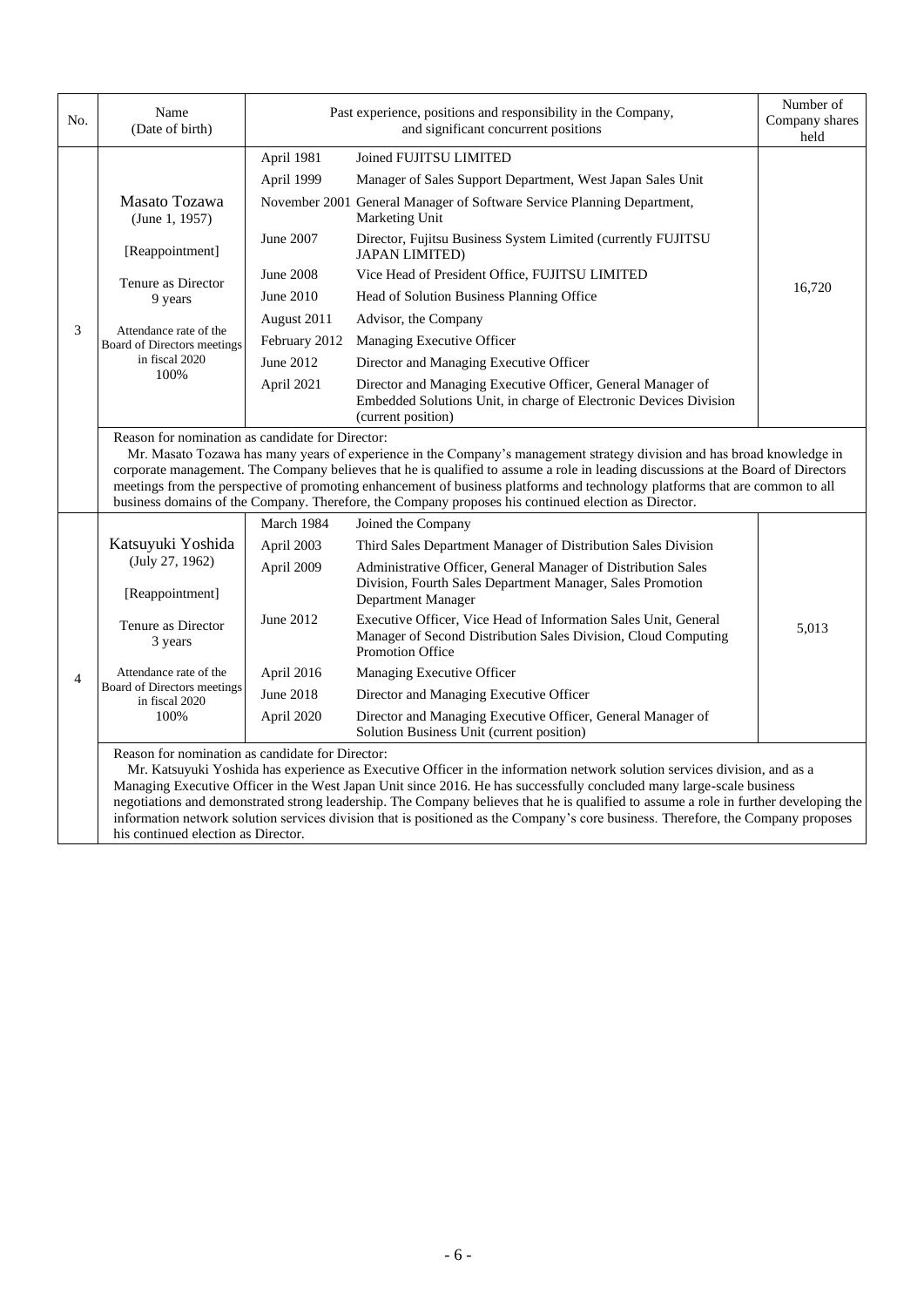| No. | Name<br>(Date of birth)                                                                                                                                                                                                                                                                                                                                                                                                                                                                                                                                                                                                                                                                                                                                                                                                           |                                            | Past experience, positions and responsibility in the Company,<br>and significant concurrent positions                           | Number of<br>Company shares<br>held |  |  |  |
|-----|-----------------------------------------------------------------------------------------------------------------------------------------------------------------------------------------------------------------------------------------------------------------------------------------------------------------------------------------------------------------------------------------------------------------------------------------------------------------------------------------------------------------------------------------------------------------------------------------------------------------------------------------------------------------------------------------------------------------------------------------------------------------------------------------------------------------------------------|--------------------------------------------|---------------------------------------------------------------------------------------------------------------------------------|-------------------------------------|--|--|--|
|     | Kazuhisa Oyama<br>(February 24, 1960)                                                                                                                                                                                                                                                                                                                                                                                                                                                                                                                                                                                                                                                                                                                                                                                             | April 1984<br><b>July 2010</b><br>May 2012 | Joined The Mitsubishi Bank, Ltd. (currently MUFG Bank, Ltd.)<br>Administrative Officer<br>Corporate Business Department Manager |                                     |  |  |  |
|     | [Reappointment]<br>Tenure as Director<br>5 years                                                                                                                                                                                                                                                                                                                                                                                                                                                                                                                                                                                                                                                                                                                                                                                  | June 2013                                  | Executive Officer, the Company                                                                                                  |                                     |  |  |  |
|     |                                                                                                                                                                                                                                                                                                                                                                                                                                                                                                                                                                                                                                                                                                                                                                                                                                   | June 2016                                  | Director and Executive Officer                                                                                                  | 9,230                               |  |  |  |
|     |                                                                                                                                                                                                                                                                                                                                                                                                                                                                                                                                                                                                                                                                                                                                                                                                                                   | April 2021                                 | Director and Managing Executive Officer, General Manager of<br>Corporate Administration Unit (current position)                 |                                     |  |  |  |
| 5   | Attendance rate of the<br>Board of Directors meetings<br>in fiscal 2020<br>100%                                                                                                                                                                                                                                                                                                                                                                                                                                                                                                                                                                                                                                                                                                                                                   |                                            |                                                                                                                                 |                                     |  |  |  |
|     | Reason for nomination as candidate for Director:<br>Mr. Kazuhisa Oyama has been in charge of the internal control promotion office, the business promotion division, the general<br>affairs and human resources division, and the finance and accounting division since April 2020, and has served as the General<br>Manager of the Corporate Administration Unit since April 2021. He is promoting and implementing a reinforcement of management<br>foundations, which is a key initiative in the Company's medium-term business plan. The Company believes that he is qualified to<br>assume a role in a wide range of fields based on his track record of leveraging his many years of experience in banking business in<br>areas such as capital policy. Therefore, the Company proposes his continued election as Director. |                                            |                                                                                                                                 |                                     |  |  |  |
|     | Toshihiro Hirai<br>(June 14, 1962)                                                                                                                                                                                                                                                                                                                                                                                                                                                                                                                                                                                                                                                                                                                                                                                                | April 1985                                 | Joined the Company                                                                                                              |                                     |  |  |  |
|     |                                                                                                                                                                                                                                                                                                                                                                                                                                                                                                                                                                                                                                                                                                                                                                                                                                   | April 2004                                 | Second Sales Department Manager of Network Solution Sales Division                                                              |                                     |  |  |  |
|     |                                                                                                                                                                                                                                                                                                                                                                                                                                                                                                                                                                                                                                                                                                                                                                                                                                   | April 2009                                 | Administrative Officer, Management Planning Office Manager                                                                      |                                     |  |  |  |
|     | [Reappointment]                                                                                                                                                                                                                                                                                                                                                                                                                                                                                                                                                                                                                                                                                                                                                                                                                   | June 2012                                  | <b>Executive Officer</b>                                                                                                        |                                     |  |  |  |
|     | Tenure as Director<br>3 years                                                                                                                                                                                                                                                                                                                                                                                                                                                                                                                                                                                                                                                                                                                                                                                                     | June 2018                                  | Director and Executive Officer                                                                                                  |                                     |  |  |  |
| 6   |                                                                                                                                                                                                                                                                                                                                                                                                                                                                                                                                                                                                                                                                                                                                                                                                                                   | April 2021                                 | Director and Managing Executive Officer, in charge of Corporate<br>Planning Division (current position)                         | 16,172                              |  |  |  |
|     | Attendance rate of the<br>Board of Directors meetings<br>in fiscal 2020<br>100%                                                                                                                                                                                                                                                                                                                                                                                                                                                                                                                                                                                                                                                                                                                                                   |                                            |                                                                                                                                 |                                     |  |  |  |
|     | Reason for nomination as candidate for Director<br>Mr. Toshihiro Hirai has many years of experience in the Company's management planning division, and has broad knowledge and<br>experience in corporate management. The Company believes that he is qualified to assume a role in overseeing the Company's<br>medium-term business plan, business strategy, and public relations & investor relations activities, and in strengthening management<br>strategy. Therefore, the Company proposes his continued election as Director.                                                                                                                                                                                                                                                                                              |                                            |                                                                                                                                 |                                     |  |  |  |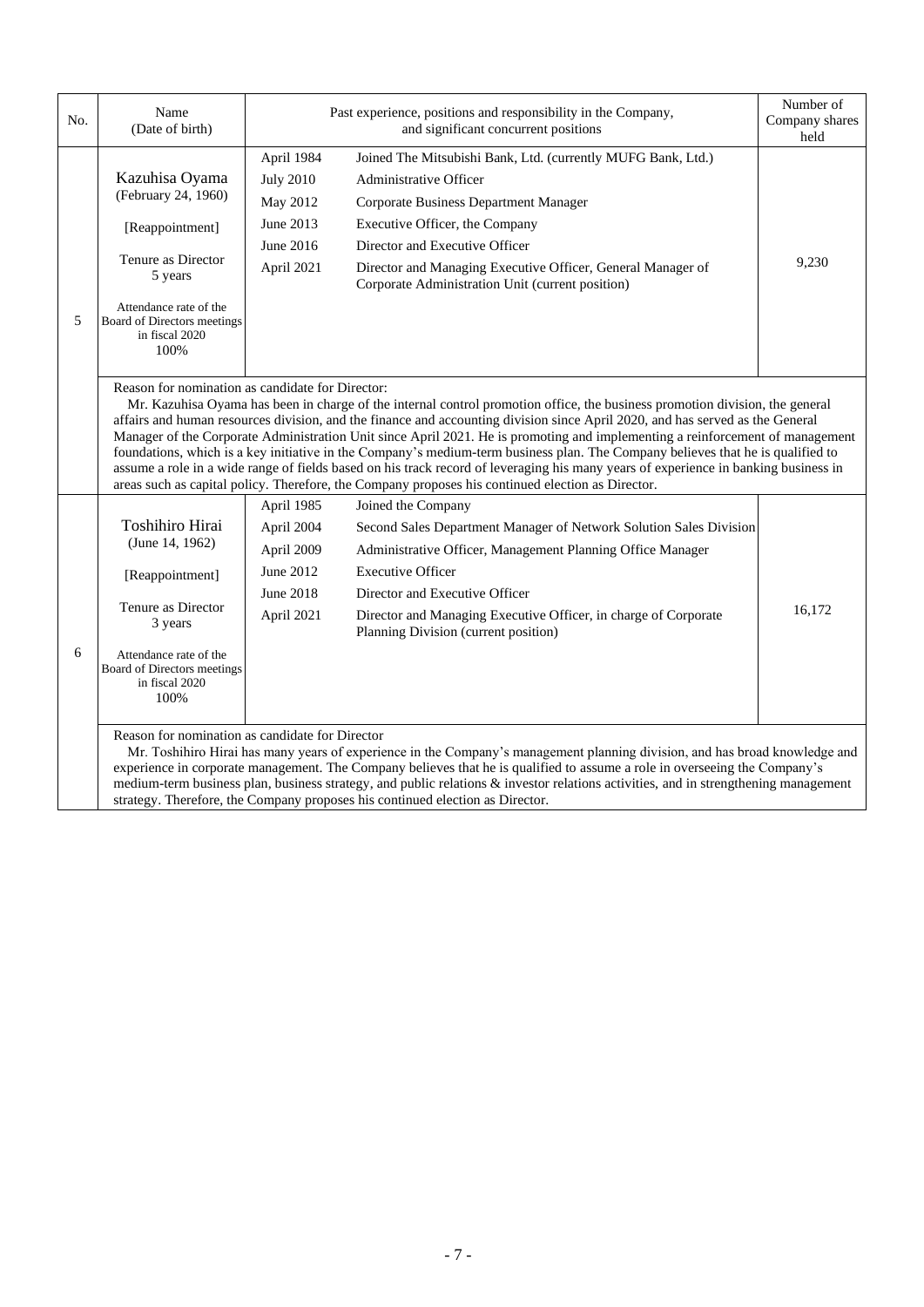| No. | Name<br>(Date of birth)                                                                                                                                                                                                                                                                                                                                                                                                                                                                                                                                                                                                     |                                    | Past experience, positions and responsibility in the Company,<br>and significant concurrent positions                                                                                                            | Number of<br>Company shares<br>held |  |  |
|-----|-----------------------------------------------------------------------------------------------------------------------------------------------------------------------------------------------------------------------------------------------------------------------------------------------------------------------------------------------------------------------------------------------------------------------------------------------------------------------------------------------------------------------------------------------------------------------------------------------------------------------------|------------------------------------|------------------------------------------------------------------------------------------------------------------------------------------------------------------------------------------------------------------|-------------------------------------|--|--|
|     |                                                                                                                                                                                                                                                                                                                                                                                                                                                                                                                                                                                                                             | April 1978                         | Joined Japanese National Railways (currently WEST JAPAN<br>RAILWAY COMPANY)                                                                                                                                      |                                     |  |  |
|     |                                                                                                                                                                                                                                                                                                                                                                                                                                                                                                                                                                                                                             | April 1987                         | Joined FUJITSU LIMITED                                                                                                                                                                                           |                                     |  |  |
|     | Yuji Nishimura<br>(August 20, 1959)<br>[Reappointment]                                                                                                                                                                                                                                                                                                                                                                                                                                                                                                                                                                      | October 2002                       | Project Manager, West Japan System Department, Solution<br>Business Unit (in charge of Docomo ALADIN & Mobile Carrier<br>West Japan)                                                                             |                                     |  |  |
|     | Tenure as Director<br>2 years                                                                                                                                                                                                                                                                                                                                                                                                                                                                                                                                                                                               | June 2012                          | Social Infrastructure System Business Unit SVP (in charge of<br>Special Project)                                                                                                                                 | 3,373                               |  |  |
|     |                                                                                                                                                                                                                                                                                                                                                                                                                                                                                                                                                                                                                             | December 2014                      | Administrative Officer, the Company                                                                                                                                                                              |                                     |  |  |
|     | Attendance rate of the                                                                                                                                                                                                                                                                                                                                                                                                                                                                                                                                                                                                      | April 2016                         | <b>Executive Officer</b>                                                                                                                                                                                         |                                     |  |  |
| 7   | Board of Directors meetings                                                                                                                                                                                                                                                                                                                                                                                                                                                                                                                                                                                                 | June 2019                          | Director and Executive Officer                                                                                                                                                                                   |                                     |  |  |
|     | in fiscal 2020<br>100%                                                                                                                                                                                                                                                                                                                                                                                                                                                                                                                                                                                                      | April 2021                         | Director and Managing Executive Officer, General Manager of<br>Services & Support Unit (in charge of Services & Support Unit,<br>Information Systems Department, and Assurance Department)<br>(current position) |                                     |  |  |
|     | Reason for nomination as candidate for Director:<br>Mr. Yuji Nishimura has demonstrated strong leadership in quality improvement in upstream processes of projects in the assurance<br>division and development of new technologies. The Company believes that he is qualified to assume a role in the promotion of data-<br>driven businesses, which is a key initiative in the Company's medium-term business plan, by creating digital transformation (DX)<br>businesses tailored to different industries and by promoting innovative businesses. Therefore, the Company proposes his continued<br>election as Director. |                                    |                                                                                                                                                                                                                  |                                     |  |  |
|     |                                                                                                                                                                                                                                                                                                                                                                                                                                                                                                                                                                                                                             | April 1982                         | Joined ASO CORPORATION                                                                                                                                                                                           |                                     |  |  |
|     |                                                                                                                                                                                                                                                                                                                                                                                                                                                                                                                                                                                                                             | November 1999                      | General Manager, Hospital Consulting Division                                                                                                                                                                    |                                     |  |  |
|     |                                                                                                                                                                                                                                                                                                                                                                                                                                                                                                                                                                                                                             | June 2005                          | Director, General Manager, Hospital Consulting Division                                                                                                                                                          |                                     |  |  |
|     |                                                                                                                                                                                                                                                                                                                                                                                                                                                                                                                                                                                                                             | April 2008                         | Director, Deputy General Manager, Medical Business Division,<br>General Manager, Hospital Consulting Division                                                                                                    |                                     |  |  |
|     | Hidetoshi Takinaka<br>(April 24, 1958)                                                                                                                                                                                                                                                                                                                                                                                                                                                                                                                                                                                      | June 2009                          | Director, Member of Group Management Committee, Deputy General<br>Manager, Medical Business Division, General Manager,<br><b>Hospital Consulting Division</b>                                                    |                                     |  |  |
|     |                                                                                                                                                                                                                                                                                                                                                                                                                                                                                                                                                                                                                             | October 2009                       | Director, Member of Group Management Committee, Deputy<br>General Manager, Medical Business Division                                                                                                             |                                     |  |  |
|     | [Reappointment]<br>[External Director]                                                                                                                                                                                                                                                                                                                                                                                                                                                                                                                                                                                      | June 2012                          | Managing Director, Member of Group Management Committee,<br>Deputy General Manager, Medical Business Division                                                                                                    |                                     |  |  |
|     | Tenure as Director<br>1 year                                                                                                                                                                                                                                                                                                                                                                                                                                                                                                                                                                                                | November 2012                      | President and CEO, Aso Information System Co., Ltd. (current<br>position)                                                                                                                                        | $\boldsymbol{0}$                    |  |  |
| 8   | Attendance rate of the<br>Board of Directors meetings                                                                                                                                                                                                                                                                                                                                                                                                                                                                                                                                                                       | June 2016                          | Senior Managing Director, ASO CORPORATION, Member of<br>Group Management Committee, Deputy General Manager, Medical<br><b>Business Division</b>                                                                  |                                     |  |  |
|     | in fiscal 2020<br>100%                                                                                                                                                                                                                                                                                                                                                                                                                                                                                                                                                                                                      | June 2018                          | Senior Managing Director, Member of Group Management<br>Committee, General Manager, Medical Business Division (current<br>position)                                                                              |                                     |  |  |
|     |                                                                                                                                                                                                                                                                                                                                                                                                                                                                                                                                                                                                                             | January 2020                       | Advisor, the Company                                                                                                                                                                                             |                                     |  |  |
|     |                                                                                                                                                                                                                                                                                                                                                                                                                                                                                                                                                                                                                             | June 2020                          | External Director (current position)                                                                                                                                                                             |                                     |  |  |
|     |                                                                                                                                                                                                                                                                                                                                                                                                                                                                                                                                                                                                                             | [Significant concurrent positions] |                                                                                                                                                                                                                  |                                     |  |  |
|     |                                                                                                                                                                                                                                                                                                                                                                                                                                                                                                                                                                                                                             |                                    | President and CEO, Aso Information System Co., Ltd.                                                                                                                                                              |                                     |  |  |
|     |                                                                                                                                                                                                                                                                                                                                                                                                                                                                                                                                                                                                                             |                                    | Senior Managing Director, ASO CORPORATION                                                                                                                                                                        |                                     |  |  |
|     | Reason for nomination as candidate for External Director and expected role:<br>Mr. Hidetoshi Takinaka has profound insights on industries related to medical and nursing care acquired through abundant<br>ance and a track record as President and CEO of a company. The Company expects him to provide oversight and advice in the                                                                                                                                                                                                                                                                                        |                                    |                                                                                                                                                                                                                  |                                     |  |  |

experience and a track record as President and CEO of a company. The Company expects him to provide oversight and advice in the Company's challenges toward new growth fields and domains in the future. Therefore, the Company proposes his continued election as External Director.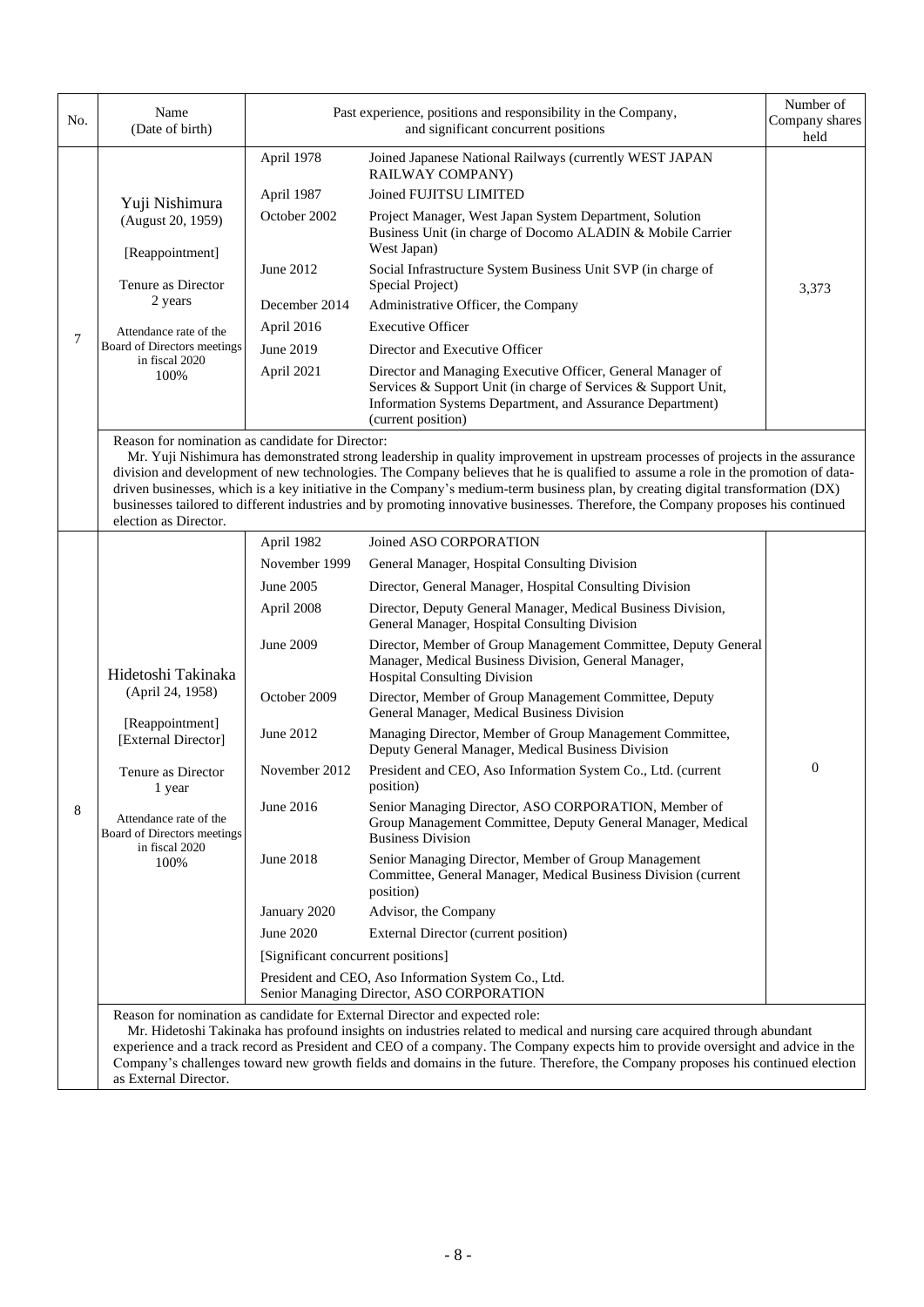| No. | Name<br>(Date of birth)                                                                                                                                                                                                                                                                                                                                                                                                                                                                                                                                                                                                                                                                                                                      | Past experience, positions and responsibility in the Company, | Number of<br>Company shares<br>held                                                                                                                                |                  |  |  |
|-----|----------------------------------------------------------------------------------------------------------------------------------------------------------------------------------------------------------------------------------------------------------------------------------------------------------------------------------------------------------------------------------------------------------------------------------------------------------------------------------------------------------------------------------------------------------------------------------------------------------------------------------------------------------------------------------------------------------------------------------------------|---------------------------------------------------------------|--------------------------------------------------------------------------------------------------------------------------------------------------------------------|------------------|--|--|
|     |                                                                                                                                                                                                                                                                                                                                                                                                                                                                                                                                                                                                                                                                                                                                              | April 1984                                                    | Joined FUJITSU LIMITED                                                                                                                                             |                  |  |  |
|     |                                                                                                                                                                                                                                                                                                                                                                                                                                                                                                                                                                                                                                                                                                                                              | June 2002                                                     | Manager of Product Planning, Software Services Planning<br>Department, Marketing Unit                                                                              |                  |  |  |
|     | Makoto Omori<br>(September 15, 1961)                                                                                                                                                                                                                                                                                                                                                                                                                                                                                                                                                                                                                                                                                                         | April 2010                                                    | General Manager of Sales Department, Mizuho Corporate<br>Business Unit (in charge of Next Generation Systems)                                                      |                  |  |  |
|     |                                                                                                                                                                                                                                                                                                                                                                                                                                                                                                                                                                                                                                                                                                                                              | April 2017                                                    | Head of First Financial Business Division                                                                                                                          |                  |  |  |
|     | [Reappointment]<br>[External Director]                                                                                                                                                                                                                                                                                                                                                                                                                                                                                                                                                                                                                                                                                                       | April 2018                                                    | Corporate Executive Officer, Head of First Financial Business<br>Division at Sales, Financial Services & Social Infrastructure Sales<br>Group                      |                  |  |  |
|     | Tenure as Director<br>1 year                                                                                                                                                                                                                                                                                                                                                                                                                                                                                                                                                                                                                                                                                                                 | January 2019                                                  | Administrative Officer, Head of First Financial Business Division at<br>Sales, Financial Services & Social Infrastructure Sales Group                              | $\boldsymbol{0}$ |  |  |
| 9   | Attendance rate of the<br>Board of Directors meetings                                                                                                                                                                                                                                                                                                                                                                                                                                                                                                                                                                                                                                                                                        | April 2019                                                    | Administrative Officer, Head of Social Infrastructure Business Division<br>at Sales, Financial Services & Social Infrastructure Sales Group, (current<br>position) |                  |  |  |
|     | in fiscal 2020<br>100%                                                                                                                                                                                                                                                                                                                                                                                                                                                                                                                                                                                                                                                                                                                       | April 2020                                                    | Administrative Officer, Vice President of Public and Social<br>Infrastructure Group for Japan Region (current position)                                            |                  |  |  |
|     |                                                                                                                                                                                                                                                                                                                                                                                                                                                                                                                                                                                                                                                                                                                                              | June 2020                                                     | External Director, the Company (current position)                                                                                                                  |                  |  |  |
|     |                                                                                                                                                                                                                                                                                                                                                                                                                                                                                                                                                                                                                                                                                                                                              |                                                               | [Significant concurrent positions]                                                                                                                                 |                  |  |  |
|     |                                                                                                                                                                                                                                                                                                                                                                                                                                                                                                                                                                                                                                                                                                                                              | Administrative Officer, FUJITSU LIMITED                       |                                                                                                                                                                    |                  |  |  |
|     | Reason for nomination as candidate for External Director and expected role:<br>Mr. Makoto Omori has abundant experience and an extensive track record in the system integration business as General Manager<br>of an operating corporation. The Company expects him to contribute to swift and bold decision-making by management in addition to<br>oversight functions, and to provide advice from the perspective of shareholders and investors from an objective position, independent<br>of the executive management of the Company. Therefore, the Company proposes his continued election as External Director.                                                                                                                        |                                                               |                                                                                                                                                                    |                  |  |  |
|     |                                                                                                                                                                                                                                                                                                                                                                                                                                                                                                                                                                                                                                                                                                                                              | April 1996                                                    | Registered as attorney (Dai-Ichi Tokyo Bar Association)                                                                                                            |                  |  |  |
|     | <b>Toshihiro Murashima</b><br>(April 2, 1957)                                                                                                                                                                                                                                                                                                                                                                                                                                                                                                                                                                                                                                                                                                |                                                               | Joined Aoyama Chuo Law Office                                                                                                                                      |                  |  |  |
|     |                                                                                                                                                                                                                                                                                                                                                                                                                                                                                                                                                                                                                                                                                                                                              | April 1999                                                    | Partner                                                                                                                                                            |                  |  |  |
|     | [Reappointment]<br>[External Director]                                                                                                                                                                                                                                                                                                                                                                                                                                                                                                                                                                                                                                                                                                       | April 2001                                                    | Established Murashima Hozumi Law Office                                                                                                                            |                  |  |  |
|     |                                                                                                                                                                                                                                                                                                                                                                                                                                                                                                                                                                                                                                                                                                                                              |                                                               | Partner (current position)                                                                                                                                         |                  |  |  |
|     | Tenure as Director<br>4 years                                                                                                                                                                                                                                                                                                                                                                                                                                                                                                                                                                                                                                                                                                                | June 2006                                                     | External Director, NIFTY Corporation                                                                                                                               | 3,773            |  |  |
|     |                                                                                                                                                                                                                                                                                                                                                                                                                                                                                                                                                                                                                                                                                                                                              | June 2011                                                     | External Statutory Auditor, the Company                                                                                                                            |                  |  |  |
|     | Attendance rate of the<br>Board of Directors meetings<br>in fiscal 2020<br>92.3%                                                                                                                                                                                                                                                                                                                                                                                                                                                                                                                                                                                                                                                             | June 2017                                                     | External Director (current position)                                                                                                                               |                  |  |  |
| 10  |                                                                                                                                                                                                                                                                                                                                                                                                                                                                                                                                                                                                                                                                                                                                              | [Significant concurrent positions]                            |                                                                                                                                                                    |                  |  |  |
|     |                                                                                                                                                                                                                                                                                                                                                                                                                                                                                                                                                                                                                                                                                                                                              |                                                               | Partner, Murashima Hozumi Law Office                                                                                                                               |                  |  |  |
|     |                                                                                                                                                                                                                                                                                                                                                                                                                                                                                                                                                                                                                                                                                                                                              |                                                               |                                                                                                                                                                    |                  |  |  |
|     | Reason for nomination as candidate for External Director and expected role:<br>Although Mr. Toshihiro Murashima has never been directly involved in corporate management, he has expertise as an attorney, and<br>as Statutory Auditor of the Company for many years and Chairman of the Nomination and Compensation Committee, he has<br>profound insights on the qualities of candidates for officers and their appropriate compensations, which are core issues of corporate<br>governance of the Company. The Company expects him to contribute to rapid and bold decision-making by management in the future<br>from an objective position, independent of the executive management of the Company. Therefore, the Company proposes his |                                                               |                                                                                                                                                                    |                  |  |  |
|     | continued election as External Director.                                                                                                                                                                                                                                                                                                                                                                                                                                                                                                                                                                                                                                                                                                     |                                                               |                                                                                                                                                                    |                  |  |  |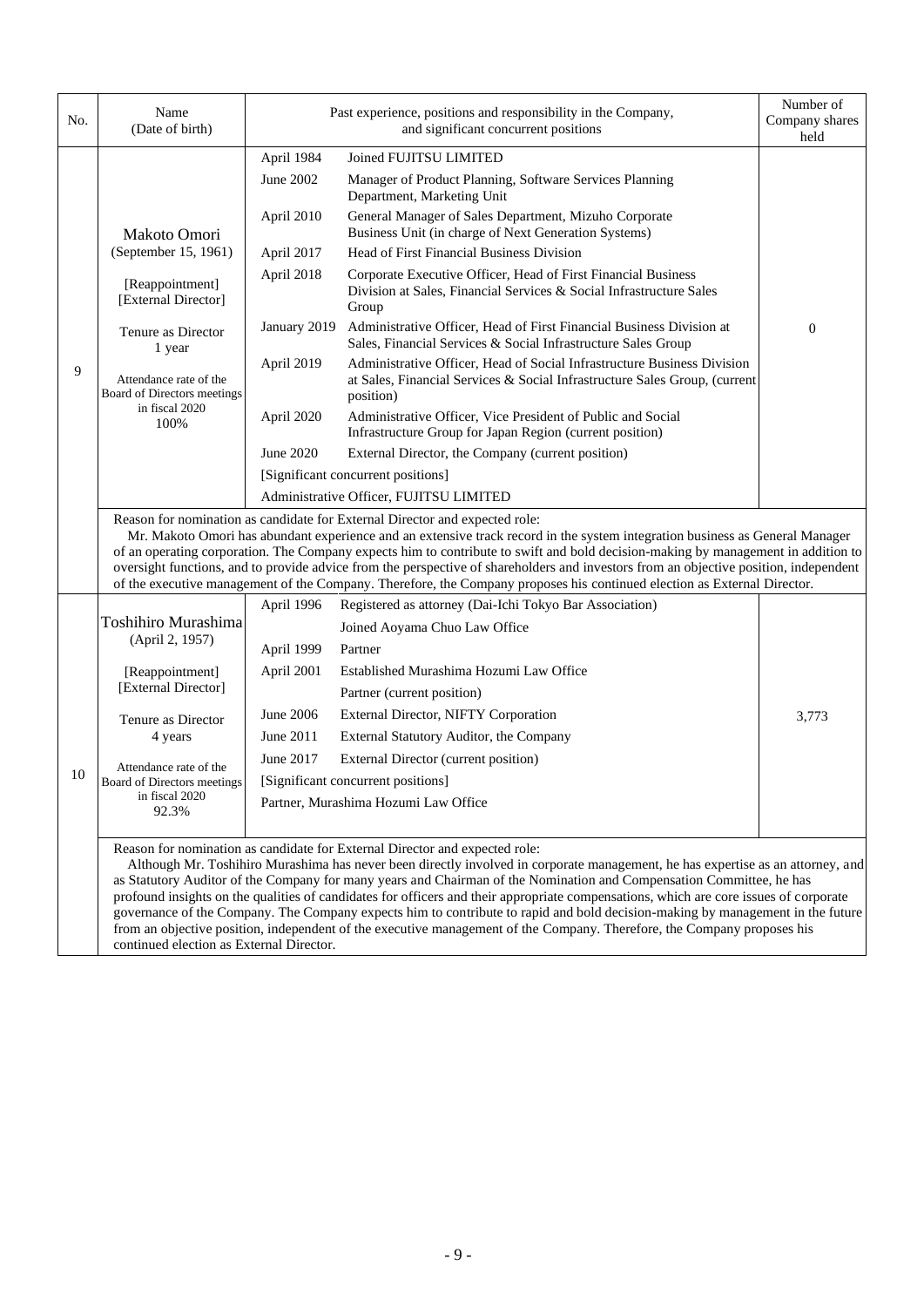| No. | Name<br>(Date of birth)                                                                                                                                                                                                                                                                                                                                                                                                                                                                                                                                                                                                                                                                                                                                                                                            | Past experience, positions and responsibility in the Company,<br>and significant concurrent positions |                                                                                                                                                                          | Number of<br>Company shares<br>held |
|-----|--------------------------------------------------------------------------------------------------------------------------------------------------------------------------------------------------------------------------------------------------------------------------------------------------------------------------------------------------------------------------------------------------------------------------------------------------------------------------------------------------------------------------------------------------------------------------------------------------------------------------------------------------------------------------------------------------------------------------------------------------------------------------------------------------------------------|-------------------------------------------------------------------------------------------------------|--------------------------------------------------------------------------------------------------------------------------------------------------------------------------|-------------------------------------|
|     |                                                                                                                                                                                                                                                                                                                                                                                                                                                                                                                                                                                                                                                                                                                                                                                                                    | April 1980                                                                                            | Joined FUJITSU LABORATORIES LTD. (currently FUJITSU<br>LIMITED)                                                                                                          |                                     |
|     |                                                                                                                                                                                                                                                                                                                                                                                                                                                                                                                                                                                                                                                                                                                                                                                                                    | February 2000                                                                                         | Manager of Document Processing Research Department                                                                                                                       |                                     |
|     |                                                                                                                                                                                                                                                                                                                                                                                                                                                                                                                                                                                                                                                                                                                                                                                                                    | April 2006                                                                                            | Director, Information Processing Society of Japan                                                                                                                        |                                     |
|     | Kunio Matsui                                                                                                                                                                                                                                                                                                                                                                                                                                                                                                                                                                                                                                                                                                                                                                                                       | April 2007                                                                                            | Vice President, Fujitsu Laboratories of America, Inc.                                                                                                                    |                                     |
|     | (July 23, 1957)                                                                                                                                                                                                                                                                                                                                                                                                                                                                                                                                                                                                                                                                                                                                                                                                    | April 2009                                                                                            | Chief Researcher of Software & Solution Laboratory, FUJITSU<br>LABORATORIES LTD. (currently FUJITSU LIMITED)                                                             |                                     |
|     | [Reappointment]                                                                                                                                                                                                                                                                                                                                                                                                                                                                                                                                                                                                                                                                                                                                                                                                    | <b>July 2009</b>                                                                                      | Technology Administrative Officer, NIFTY Corporation                                                                                                                     |                                     |
| 11  | [External Auditor]<br>[Independent Officer]                                                                                                                                                                                                                                                                                                                                                                                                                                                                                                                                                                                                                                                                                                                                                                        | <b>July 2014</b>                                                                                      | Member of Program Meeting Committee established for<br>"Enhancement of Resilient Disaster Prevention and Disaster<br>Reduction Function" Challenge of Cabinet Office SIP | $\Omega$                            |
|     | Tenure as Director<br>2 years                                                                                                                                                                                                                                                                                                                                                                                                                                                                                                                                                                                                                                                                                                                                                                                      |                                                                                                       | November 2014 Concurrently served as Head of New Business Promotion<br>Office, NIFTY Corporation                                                                         |                                     |
|     | Attendance rate of the<br>Board of Directors meetings<br>in fiscal 2020<br>100%                                                                                                                                                                                                                                                                                                                                                                                                                                                                                                                                                                                                                                                                                                                                    | April 2015                                                                                            | Concurrently served as Specially Appointed Professor of Graduate<br>School of Science and Technology, Shizuoka University                                                |                                     |
|     |                                                                                                                                                                                                                                                                                                                                                                                                                                                                                                                                                                                                                                                                                                                                                                                                                    | February 2017                                                                                         | Professor, Department of Information and Computer Science, College<br>of Engineering, Kanazawa Institute of Technology (current position)                                |                                     |
|     |                                                                                                                                                                                                                                                                                                                                                                                                                                                                                                                                                                                                                                                                                                                                                                                                                    | June 2019                                                                                             | External Director, the Company (current position)                                                                                                                        |                                     |
|     |                                                                                                                                                                                                                                                                                                                                                                                                                                                                                                                                                                                                                                                                                                                                                                                                                    |                                                                                                       | [Significant concurrent positions]                                                                                                                                       |                                     |
|     |                                                                                                                                                                                                                                                                                                                                                                                                                                                                                                                                                                                                                                                                                                                                                                                                                    |                                                                                                       | Professor, Department of Information and Computer Science, College of Engineering,<br>Kanazawa Institute of Technology                                                   |                                     |
|     | Reason for nomination as candidate for External Director and expected role:<br>Although Mr. Kunio Matsui has never been directly involved in corporate management, he has abundant experience at FUJITSU<br>LABORATORIES LTD. and NIFTY Corporation and currently as a professor in the Department of Information and Computer<br>Science, College of Engineering, Kanazawa Institute of Technology, and possesses profound insights on the information network<br>solution business. The Company expects him to contribute to rapid and bold decision-making by management from a diversified<br>perspective by drawing on his experience and from an objective position, independent of the executive management of the Company.<br>Therefore, the Company proposes his continued election as External Director. |                                                                                                       |                                                                                                                                                                          |                                     |